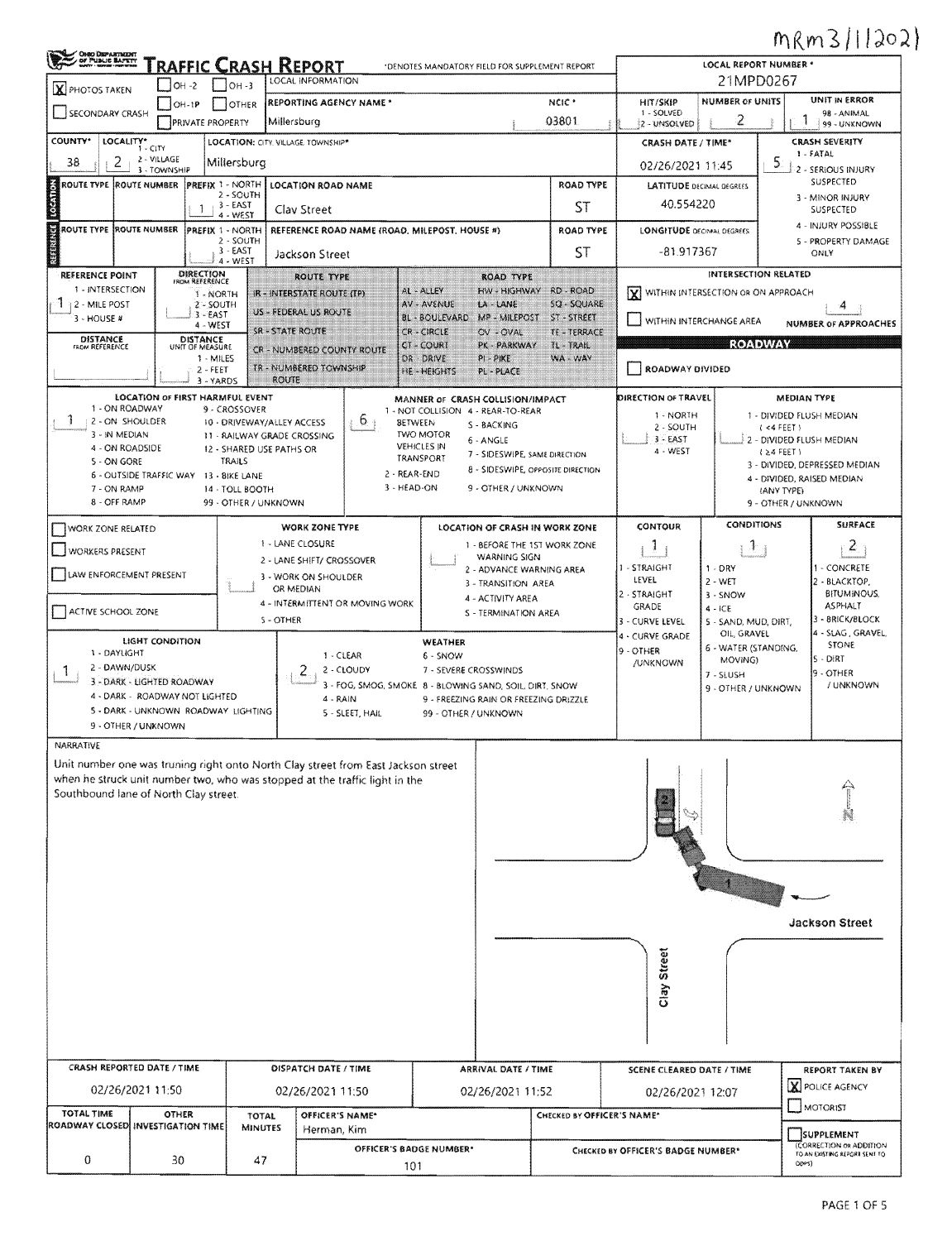|                           | <b>CHBO DISPARTMENT</b>                                                                                        |                                                                        | LOCAL REPORT NUMBER        |                                                                        |                                                   |                                                                   |                                                            |                                                            |                                                |                                      |  |  |  |  |
|---------------------------|----------------------------------------------------------------------------------------------------------------|------------------------------------------------------------------------|----------------------------|------------------------------------------------------------------------|---------------------------------------------------|-------------------------------------------------------------------|------------------------------------------------------------|------------------------------------------------------------|------------------------------------------------|--------------------------------------|--|--|--|--|
|                           | PUMJE BAPETT                                                                                                   |                                                                        |                            | 21MPD0267                                                              |                                                   |                                                                   |                                                            |                                                            |                                                |                                      |  |  |  |  |
| UNIT #                    | OWNER NAME: LAST, FIRST, MIDDLE (C) SAME AS DRIVER!                                                            |                                                                        |                            |                                                                        | OWNER PHONE:INCLUDE AREA CODE (E) SAME AS DRIVERY | <b>DAMAGE</b>                                                     |                                                            |                                                            |                                                |                                      |  |  |  |  |
|                           | MAYNARD BEACHY TRUCKING                                                                                        |                                                                        |                            |                                                                        |                                                   | 330-340-9380                                                      |                                                            | <b>DAMAGE SCALE</b><br>$1 - NONE$<br>3 - FUNCTIONAL DAMAGE |                                                |                                      |  |  |  |  |
|                           | OWNER ADDRESS: STREET, CITY, STATE, ZIP ( C) SAME AS DRIVERY                                                   |                                                                        |                            |                                                                        |                                                   |                                                                   |                                                            | 2 - MINOR DAMAGE                                           | 4 - DISABLING DAMAGE                           |                                      |  |  |  |  |
|                           | 4798 SR 93, SUGARCREEK, OH, 44681<br>COMMERCIAL CARRIER: NAME, ADDRESS, CITY, STATE, ZIP                       |                                                                        |                            |                                                                        |                                                   |                                                                   | COMMISSION CARRIER PHONE: INCLUDE AREA CODE                |                                                            |                                                |                                      |  |  |  |  |
|                           | MAYNARD BEACHY TRUCKING , , 4798 SR 93, SUGARCREEK,                                                            |                                                                        |                            |                                                                        |                                                   | 330-340-9380                                                      |                                                            | DAMAGED AREA(S)                                            |                                                |                                      |  |  |  |  |
|                           | LP STATE LICENSE PLATE #                                                                                       |                                                                        |                            | VEHICLE IDENTIFICATION #                                               |                                                   | <b>VEHICLE YEAR</b>                                               | <b>VEHICLE MAKE</b>                                        |                                                            | INDICATE ALL THAT APPLY                        |                                      |  |  |  |  |
| OН                        | <b>PUY8154</b>                                                                                                 |                                                                        |                            | 1NP5GGG00D884102                                                       |                                                   | 2005                                                              | PETERBILT                                                  |                                                            |                                                |                                      |  |  |  |  |
| <b>X</b> INSURANCE        | <b>INSURANCE COMPANY</b>                                                                                       |                                                                        |                            | <b>INSURANCE POLICY #</b>                                              |                                                   | COLOR                                                             | <b>VEHICLE MODEL</b>                                       |                                                            |                                                |                                      |  |  |  |  |
|                           | <b>ACUITY</b><br>TYPE OF USE                                                                                   |                                                                        | ZB0832                     | US DOT #                                                               |                                                   | PLE<br>TOWED BY: COMPANY NAME                                     | 379                                                        |                                                            |                                                |                                      |  |  |  |  |
| XCOMMERCIAL               | GOVERNMENT                                                                                                     | IN EMERGENCY<br>RESPONSE                                               |                            | 900147                                                                 |                                                   |                                                                   |                                                            |                                                            |                                                |                                      |  |  |  |  |
| <b>INTERLOCK</b>          |                                                                                                                | # OCCUPANTS                                                            |                            | VEHICLE WEIGHT GVWR/GCWR<br>$1 - 510K$ LBS.                            |                                                   | HAZARDOUS MATERIAL<br>MATERIAL<br><b>CLASS#</b>                   | PLACARD ID #                                               |                                                            |                                                |                                      |  |  |  |  |
| DEVICE<br>EQUIPPED        | <b>HIT/SKIP UNIT</b>                                                                                           |                                                                        | 2<br>2 - 10.001 - 26K LBS. |                                                                        |                                                   | RELEASED<br>PLACARD                                               |                                                            |                                                            |                                                |                                      |  |  |  |  |
|                           | 1 - PASSENGER CAR                                                                                              | 6 - VAN (9-15 SEATS)                                                   |                            | $3 - 26K$ LBS.<br>12 - GOLF CART                                       |                                                   | 18 - LIMO (LIVERY VEHICLE)                                        | 23 - PEDESTRIAN/SKATER                                     |                                                            |                                                |                                      |  |  |  |  |
| 15                        | 2 - PASSENGER VAN<br>(MINIVAN)                                                                                 | 7 - MOTORCYCLE 2-WHEELED<br>8 - MOTORCYCLE 3-WHEELED                   |                            | 13 - SNOWMOBILE                                                        |                                                   | 19 - 8US (16+ PASSENGERS)                                         | 24 - WHEELCHAIR (ANY TYPE)                                 |                                                            |                                                |                                      |  |  |  |  |
|                           | UNIT TYPE 3 - SPORT UTILITY                                                                                    | 9 - AUTOCYCLE                                                          |                            | 14 - SINGLE UNIT<br>TRUCK                                              | 20 - OTHER VEHICLE<br>21 - HEAVY EQUIPMENT        |                                                                   | 25 - OTHER NON-MOTORIST<br>26 - BICYCLE                    |                                                            | 链                                              |                                      |  |  |  |  |
|                           | VEHICLE<br>4 - PICK UP                                                                                         | 10 - MOPED OR MOTORIZED<br><b>BICYCLE</b>                              |                            | 1S - SEMI-TRACTOR<br>16 - FARM EQUIPMENT                               |                                                   | 22 - ANIMAL WITH RIDER OF                                         | 27 - TRAIN                                                 |                                                            |                                                |                                      |  |  |  |  |
|                           | S - CARGO VAN<br>(ATV/UTV)                                                                                     | 11 - ALL TERRAIN VEHICLE                                               |                            | 17 - MOTORHOME                                                         |                                                   | ANIMAL-DRAWN VEHICLE                                              | 99 - UNKNOWN OR HIT/SKIP                                   |                                                            |                                                |                                      |  |  |  |  |
|                           | # or TRAILING UNITS                                                                                            |                                                                        |                            |                                                                        |                                                   |                                                                   |                                                            | 12                                                         |                                                | -12                                  |  |  |  |  |
|                           | WAS VEHICLE OPERATING IN AUTONOMOUS<br>MODE WHEN CRASH OCCURRED?                                               |                                                                        |                            | 0 - NO AUTOMATION                                                      |                                                   | 3 - CONDITIONAL AUTOMATION 9 - UNKNOWN                            |                                                            |                                                            |                                                |                                      |  |  |  |  |
| 2                         |                                                                                                                |                                                                        | 0                          | 1 - DRIVER ASSISTANCE                                                  |                                                   | 4 - HIGH AUTOMATION                                               |                                                            |                                                            |                                                |                                      |  |  |  |  |
|                           | 1 - YES 2 - NO 9 - OTHER / UNKNOWN                                                                             |                                                                        | <b>MODE LEVEL</b>          | AUTONOMOUS 2 - PARTIAL AUTOMATION 5 - FULL AUTOMATION                  |                                                   |                                                                   |                                                            |                                                            |                                                |                                      |  |  |  |  |
|                           | 1 - NONE                                                                                                       | 6 - BUS - CHARTER/TOUR                                                 |                            | 11 - FIRE                                                              | 16 - FARM                                         |                                                                   | 21 - MAIL CARRIER                                          |                                                            |                                                |                                      |  |  |  |  |
|                           | $2 - TAXI$<br>3 - ELECTRONIC RIDE                                                                              | 7 - BUS - INTERCITY<br>8 - BUS - SHUTTLE                               |                            | 12 - MILITARY<br>13 - POLICE                                           |                                                   | 17 - MOWING<br>18 - SNOW REMOVAL                                  | 99 - OTHER / UNKNOWN                                       |                                                            |                                                |                                      |  |  |  |  |
| <b>SPECIAL</b>            | SHARING                                                                                                        | 9 - BUS - OTHER                                                        |                            | 14 - PUBLIC UTILITY                                                    |                                                   | 19 - TOWING                                                       |                                                            | в                                                          |                                                |                                      |  |  |  |  |
|                           | FUNCTION 4 - SCHOOL TRANSPORT<br>5 - BUS - TRANSIT/COMMUTER                                                    | 10 - AMBULANCE                                                         |                            | 15 - CONSTRUCTION EQUIP.                                               |                                                   | 20 - SAFETY SERVICE<br>PATROL                                     |                                                            |                                                            | 12                                             |                                      |  |  |  |  |
|                           | 1 - NO CARGO BODY TYPE                                                                                         | 4 - LOGGING                                                            |                            | 7 - GRAIN/CHIPS/GRAVEL                                                 | 11 - DUMP                                         |                                                                   | 99 - OTHER / UNKNOWN                                       |                                                            |                                                |                                      |  |  |  |  |
|                           | / NOT APPLICABLE<br>S - INTERMODAL<br>8 - POLE                                                                 |                                                                        |                            |                                                                        |                                                   | 12 - CONCRETE MIXER                                               |                                                            |                                                            |                                                |                                      |  |  |  |  |
| CARGO<br><b>BODY</b>      | $2 - 8US$<br><b>CONTAINER CHASSIS</b><br>9 - CARGO TANK<br>3 - VEHICLE TOWING<br>6 - CARGOVAN<br>10 - FLAT BED |                                                                        |                            |                                                                        |                                                   | 13 - AUTO TRANSPORTER<br>14 - GARBAGE/REFUSE                      |                                                            |                                                            |                                                | 9                                    |  |  |  |  |
| <b>TYPE</b>               | ANOTHER MOTOR VEHICLE                                                                                          | /ENCLOSED BOX                                                          |                            |                                                                        |                                                   |                                                                   |                                                            |                                                            |                                                |                                      |  |  |  |  |
|                           | 1 - TURN SIGNALS<br>2 - HEAD LAMPS                                                                             | 4 - BRAKES<br>S - STEERING                                             |                            | 7 - WORN OR SLICK TIRES<br><b>8 - TRAILER EQUIPMENT</b>                |                                                   | 9 - MOTOR TROUBLE<br>10 - DISABLED FROM PRIOR                     | 99 - OTHER / UNKNOWN                                       |                                                            |                                                |                                      |  |  |  |  |
| VEHICLE<br><b>DEFECTS</b> | 3 - TAIL LAMPS                                                                                                 | 6 - TIRE BLOWOUT                                                       |                            | DEFECTIVE                                                              |                                                   | ACCIDENT                                                          |                                                            |                                                            |                                                |                                      |  |  |  |  |
|                           | 1 - INTERSECTION -                                                                                             | 4 - MIDBLOCK -                                                         |                            | 7 - SHOULDER/ROADSIDE                                                  |                                                   | 10 - DRIVEWAY ACCESS                                              | 99 - OTHER / UNKNOWN                                       | $\Box$ -NO DAMAGE [ 0 ]                                    |                                                | UNDERCARRIAGE [ 14 ]                 |  |  |  |  |
|                           | MARKED CROSSWALK                                                                                               | MARKED CROSSWALK                                                       |                            | 8 - SIDEWALK                                                           |                                                   | 11 - SHARED USE PATHS                                             |                                                            | $\Box$ -TOP[13]<br>$\Box$ - ALL AREAS $[15]$               |                                                |                                      |  |  |  |  |
| MON.<br>MOTORIST          | 2 - INTERSECTION -<br><b>LINMARKED CROSSWALK</b>                                                               | S - TRAVEL LANE -<br>OTHER LOCATION                                    |                            | 9 - MEDIAN/CROSSING<br>ISLAND                                          |                                                   | OR TRAILS<br>12 - FIRST RESPONDER                                 |                                                            | I J- UNIT NOT AT SCENE [ 16 ]                              |                                                |                                      |  |  |  |  |
| LOCATION                  | 3 - INTERSECTION - OTHER                                                                                       | 6 - BICYCLE LANE<br>1 - STRAIGHT AHEAD                                 |                            | 9 - LEAVING TRAFFIC                                                    |                                                   | AT INCIDENT SCENE<br>15 - WALKING, RUNNING,                       | 21 - STANDING OUTSIDE                                      |                                                            |                                                |                                      |  |  |  |  |
|                           | 1 - NON-CONTACT<br>2 - NON-COLUSION                                                                            | 2 - BACKING                                                            |                            | LANE                                                                   |                                                   | JOGGING, PLAYING                                                  | <b>DISABLED VEHICLE</b>                                    | 0 - NO DAMAGE                                              | INITIAL POINT OF CONTACT<br>14 - UNDERCARRIAGE |                                      |  |  |  |  |
| 3.                        | 5<br>3 - STRIKING                                                                                              | 3 - CHANGING LANES<br>4 - OVERTAKING/PASSING                           |                            | 10 - PARKED<br>11 - SLOWING OR STOPPED                                 |                                                   | 16 - WORKING<br>17 - PUSHING VEHICLE                              | 99 - OTHER / UNKNOWN                                       | 11                                                         | 1-12 - REFER TO UNIT 1S - VEHICLE NOT AT SCENE |                                      |  |  |  |  |
| <b>ACTION</b>             | 4 - STRUCK                                                                                                     | PRE-CRASH 5 - MAKING RIGHT TURN<br><b>ACTIONS</b> 6 - MAKING LEFT TURN |                            | IN TRAFFIC<br>12 - DRIVERLESS                                          |                                                   | 18 - APPROACHING OR<br>DIAGRAM<br>99 - UNKNOWN<br>LEAVING VEHICLE |                                                            |                                                            |                                                |                                      |  |  |  |  |
|                           | S - BOTH STRIKING<br>& STRUCK                                                                                  | 7 - MAKING U-TURN                                                      |                            | 13 - NEGOTIATING A CURVE                                               |                                                   | 19 - STANDING                                                     |                                                            | $13 - TOP$                                                 |                                                |                                      |  |  |  |  |
|                           | 9 - OTHER / UNKNOWN                                                                                            | <b>8 - ENTERING TRAFFIC</b><br>LANE                                    |                            | 14 - ENTERING OR CROSSING<br>SPECIFIED LOCATION                        |                                                   | 20 - OTHER NON-MOTORIST                                           |                                                            |                                                            | <b>MERITA</b>                                  |                                      |  |  |  |  |
|                           | 1 - NONE<br>2 - FAILURE TO YIELD                                                                               | /ACDA                                                                  |                            | 8 - FOLLOWING TOO CLOSE 13 - IMPROPER START FROM<br>A PARKED POSITION  |                                                   | EQUIPMENT                                                         | 18 - OPERATING DEFECTIVE 23 - OPENING DOOR INTO<br>ROADWAY | TRAFFICWAY FLOW                                            | TRAFFIC CONTROL                                |                                      |  |  |  |  |
|                           | 3 - RAN RED LIGHT                                                                                              | 9 - IMPROPER LANE                                                      |                            | 14 - STOPPED OR PARKED                                                 |                                                   | 19 - LOAD SHIFTING                                                | 99 - OTHER IMPROPER                                        | 1 - ONE-WAY<br>2 - TWO-WAY                                 | 1 - ROUNDABOUT 4 - STOP SIGN                   |                                      |  |  |  |  |
|                           | 4 - RAN STOP SIGN<br>S - UNSAFE SPEED                                                                          | CHANGE<br>10 - IMPROPER PASSING                                        |                            | ILLEGALLY<br>15 - SWERVING TO AVOID                                    |                                                   | /FALLING/SPILLING<br>20 - IMPROPER CROSSING                       | <b>ACTION</b>                                              | 2                                                          | 2 - SIGNAL<br>2<br>3 - FLASHER                 | S - YIELD SIGN<br>6 - NO CONTROL     |  |  |  |  |
|                           | CONTRIBUTING 6 - IMPROPER TURN<br>CIRCUMSTANCES 7 - LEFT OF CENTER                                             | 11 - DROVE OFF ROAD<br>12 - IMPROPER BACKING                           |                            | 16 - WRONG WAY<br>17 - VISION OBSTRUCTION                              |                                                   | 21 - LYING IN ROADWAY<br>22 - NOT DISCERNIBLE                     |                                                            | # OF THROUGH LANES                                         |                                                |                                      |  |  |  |  |
|                           |                                                                                                                |                                                                        |                            |                                                                        |                                                   |                                                                   |                                                            | ON ROAD                                                    | RAIL GRADE CROSSING<br>1 - NOT INVLOVED        |                                      |  |  |  |  |
|                           | <b>SEQUENCE OF EVENTS</b>                                                                                      |                                                                        |                            | <b>EVENTS</b>                                                          |                                                   |                                                                   |                                                            | $\overline{2}$                                             | 2 - INVOLVED-ACTIVE CROSSING                   |                                      |  |  |  |  |
| 20.<br>$\mathbf{I}$       | 1 - OVERTURN/ROLLOVER                                                                                          | 7 - SEPARATION OF UNITS                                                |                            | 12 - DOWNHILL RUNAWAY                                                  |                                                   | 19 - ANIMAL -OTHER                                                | 23 - STRUCK 8Y FALLING.                                    |                                                            | 3 - INVOLVED-PASSIVE CROSSING                  |                                      |  |  |  |  |
|                           | 2 - FIRE/EXPLOSION<br>3 - IMMERSION                                                                            | 8 - RAN OFF ROAD RIGHT<br>9 - RAN OFF ROAD LEFT                        |                            | 13 - OTHER NON-COLLISION<br>14 - PEDESTRIAN                            |                                                   | 20 - MOTOR VEHICLE IN<br>TRANSPORT                                | SHIFTING CARGO OR<br>ANYTHING SET IN                       |                                                            | UNIT / NON-MOTORIST DIRECTION                  |                                      |  |  |  |  |
| 2                         | 4 - JACKKNIFE<br>S - CARGO / EQUIPMENT                                                                         | 10 - CROSS MEDIAN<br>11 - CROSS CENTERLINE -                           |                            | 15 - PEDALCYCLE<br>16 - RAILWAY VEHICLE                                |                                                   | 21 - PARKED MOTOR<br>VEHICLE                                      | MOTION BY A MOTOR<br>VEHICLE                               |                                                            | <b>I - NORTH</b>                               | S - NORTHEAST<br>6 - NORTHWEST       |  |  |  |  |
|                           | LOSS OR SHIFT                                                                                                  | OPPOSITE DIRECTION<br>OF TRAVEL                                        |                            | 17 - ANIMAL - FARM                                                     |                                                   | 22 - WORK ZONE<br>MAINTENANCE                                     | 24 - OTHER MOVABLE<br>OBJECT                               |                                                            | 2 - SOUTH<br>$3 - EAST$                        | 7 - SOUTHEAST                        |  |  |  |  |
|                           | 6 - EQUIPMENT FAILURE                                                                                          |                                                                        |                            | 18 - ANIMAL - DEER                                                     |                                                   | EQUIPMENT                                                         |                                                            | $F_{ROM}$ $3$<br>TO !                                      | 4 - WEST                                       | 8 - SOUTHWEST<br>9 - OTHER / UNKNOWN |  |  |  |  |
|                           | 25 - IMPACT ATTENUATOR                                                                                         | 31 - GUARDRAIL END                                                     |                            | <b>COLLISION WITH FIXED OBJECT - STRUCK</b><br>38 - OVERHEAD SIGN POST |                                                   | 45 - EMBANKMENT                                                   | 52 - BUILDING                                              |                                                            |                                                |                                      |  |  |  |  |
|                           | / CRASH CUSHION<br>26 - BRIDGE OVERHEAD                                                                        | 32 - PORTABLE BARRIER<br>33 - MEDIAN CABLE BARRIER                     |                            | 39 - LIGHT / LUMINARIES<br>SUPPORT                                     | 46 - FENCE                                        | 47 - MAILBOX                                                      | S3 - TUNNEL<br>\$4 - OTHER FIXED                           | UNIT SPEED                                                 | DETECTED SPEED                                 |                                      |  |  |  |  |
|                           | STRUCTURE<br>27 - BRIDGE PIER OR                                                                               | 34 - MEDIAN GUARDRAIL<br><b>BARRIER</b>                                |                            | 40 - UTILITY POLE<br>41 - OTHER POST, POLE                             | 48 - TREE                                         | 49 - FIRE HYDRANT                                                 | OBJECT<br>99 - OTHER / UNKNOWN                             | 2                                                          |                                                | 1 - STATED / ESTIMATED SPEED         |  |  |  |  |
|                           | ABUTMENT                                                                                                       | 35 - MEDIAN CONCRETE                                                   |                            | OR SUPPORT                                                             |                                                   | SO - WORK ZONE<br><b>MAINTENANCE</b>                              |                                                            |                                                            | 2 - CALCULATED / EDR                           |                                      |  |  |  |  |
|                           | 28 - BRIDGE PARAPET<br>29 - BRIDGE RAIL                                                                        | BARRIER<br>36 - MEDIAN OTHER BARRIER                                   |                            | 42 - CULVERT<br>43 - CURB                                              |                                                   | EQUIPMENT                                                         |                                                            | POSTED SPEED                                               |                                                |                                      |  |  |  |  |
|                           | 30 - GUARDRAIL FACE                                                                                            | 37 - TRAFFIC SIGN POST                                                 |                            | 44 - DITCH                                                             | S1 - WALL                                         |                                                                   |                                                            | 25                                                         | 3 - UNDETERMINED                               |                                      |  |  |  |  |
|                           | FIRST HARMFUL EVENT                                                                                            |                                                                        |                            | <b>MOST HARMFUL EVENT</b>                                              |                                                   |                                                                   |                                                            |                                                            |                                                |                                      |  |  |  |  |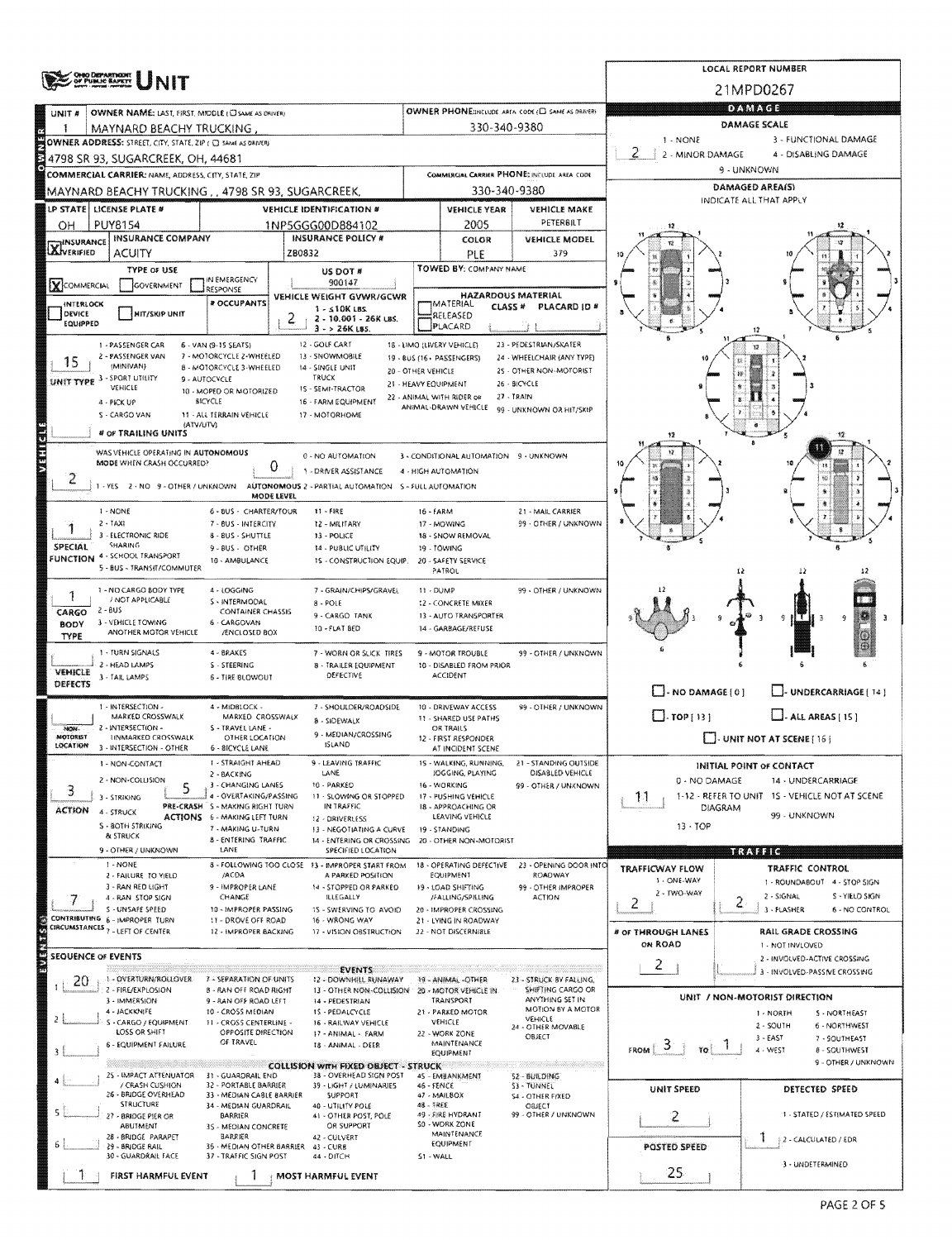|                                                                                   | ONGO DEPANTMENT<br>OF PUBLIC BAFETT                                                                      |                                                           | LOCAL REPORT NUMBER |                                                                                    |                                                           |                                                              |                                                       |                                          |                 |                                                                 |  |  |  |  |
|-----------------------------------------------------------------------------------|----------------------------------------------------------------------------------------------------------|-----------------------------------------------------------|---------------------|------------------------------------------------------------------------------------|-----------------------------------------------------------|--------------------------------------------------------------|-------------------------------------------------------|------------------------------------------|-----------------|-----------------------------------------------------------------|--|--|--|--|
|                                                                                   |                                                                                                          |                                                           |                     |                                                                                    |                                                           | 21MPD0267                                                    |                                                       |                                          |                 |                                                                 |  |  |  |  |
| UNIT <sup>8</sup>                                                                 | OWNER NAME: LAST, FIRST, MIDDLE; CISAME AS DRIVER!                                                       |                                                           |                     |                                                                                    | <b>OWNER PHONE:IHCLUDE AREA CODE   CI SAME AS DRIVERY</b> | <b>DAMAGE</b>                                                |                                                       |                                          |                 |                                                                 |  |  |  |  |
| 2                                                                                 | THE COSHOCTON COMPANIES.                                                                                 |                                                           |                     |                                                                                    | 740-610-4170                                              | DAMAGE SCALE                                                 |                                                       |                                          |                 |                                                                 |  |  |  |  |
|                                                                                   | OWNER ADDRESS: STREET, CITY, STATE, ZIP ( C) SAME AS ORIVER)<br>1247 E MAIN STREET, COSHOCTON, OH, 43812 |                                                           |                     | 1 - NONE<br>3 - FUNCTIONAL DAMAGE<br>2<br>2 - MINOR DAMAGE<br>4 - DISABLING DAMAGE |                                                           |                                                              |                                                       |                                          |                 |                                                                 |  |  |  |  |
|                                                                                   | <b>COMMERCIAL CARRIER: NAME, ADDRESS, CITY, STATE, ZIP</b>                                               |                                                           |                     |                                                                                    |                                                           |                                                              | COMMERCIAL CARRIER PHONE: INCLUDE AREA CODE           | 9 - UNKNOWN                              |                 |                                                                 |  |  |  |  |
|                                                                                   |                                                                                                          |                                                           |                     |                                                                                    |                                                           |                                                              |                                                       |                                          | DAMAGED AREA(S) |                                                                 |  |  |  |  |
|                                                                                   | LP STATE LICENSE PLATE #                                                                                 |                                                           |                     | VEHICLE IDENTIFICATION #                                                           |                                                           | <b>VEHICLE YEAR</b>                                          | <b>VEHICLE MAKE</b>                                   | INDICATE ALL THAT APPLY                  |                 |                                                                 |  |  |  |  |
| OН                                                                                | <b>HTX7861</b>                                                                                           |                                                           |                     | 1GCGTCEN2J1304311                                                                  |                                                           | 2018                                                         |                                                       |                                          |                 |                                                                 |  |  |  |  |
| <b>INSURANCE COMPANY</b><br><b>X</b> INSURANCE<br><b>PROGRESSIVE</b><br>925278706 |                                                                                                          |                                                           |                     | <b>INSURANCE POLICY #</b>                                                          |                                                           | COLOR<br>SIL                                                 | VEHICLE MODEL<br>COLORADO                             |                                          |                 |                                                                 |  |  |  |  |
|                                                                                   | <b>TYPE OF USE</b>                                                                                       |                                                           |                     | US DOT #                                                                           |                                                           | TOWED BY: COMPANY NAME                                       |                                                       |                                          |                 |                                                                 |  |  |  |  |
| COMMERCIAL                                                                        | GOVERNMENT                                                                                               | IN EMERGENCY<br>RESPONSE                                  |                     |                                                                                    |                                                           |                                                              |                                                       |                                          |                 |                                                                 |  |  |  |  |
| INTERLOCK<br>DEVICE                                                               |                                                                                                          | # OCCUPANTS                                               |                     | VEHICLE WEIGHT GVWR/GCWR<br>$1 - 510K$ LBS.                                        |                                                           | <b>HAZARDOUS MATERIAL</b><br>IMATERIAL<br>CLASS <sup>#</sup> | PLACARD ID #                                          |                                          |                 |                                                                 |  |  |  |  |
| EQUIPPED                                                                          | <b>HIT/SKIP UNIT</b>                                                                                     |                                                           |                     | 2 - 10.001 - 26K LBS.<br>$3 - 26K$ LBS.                                            |                                                           | <b>ERELEASED</b><br>PLACARD                                  |                                                       |                                          |                 |                                                                 |  |  |  |  |
|                                                                                   | 1 - PASSENGER CAR                                                                                        | 6 - VAN (9-15 SEATS)                                      |                     | 12 - GOLF CART                                                                     |                                                           | 18 - LIMO (LIVERY VEHICLE)                                   | 23 - PEDESTRIAN/SKATER                                |                                          |                 |                                                                 |  |  |  |  |
|                                                                                   | 2 - PASSENGER VAN<br>(MINIVAN)                                                                           | 7 - MOTORCYCLE 2-WHEELED<br>8 - MOTORCYCLE 3-WHEELED      |                     | 13 - SNOWMOBILE<br>14 - SINGLE UNIT                                                |                                                           | 19 - BUS (16+ PASSENGERS)                                    | 24 - WHEELCHAIR (ANY TYPE)<br>25 - OTHER NON-MOTORIST |                                          |                 |                                                                 |  |  |  |  |
|                                                                                   | UNIT TYPE 3 - SPORT UTILITY<br>VEHICLE                                                                   | 9 - AUTOCYCLE                                             |                     | <b>TRUCK</b><br>15 - SEMI-TRACTOR                                                  | 20 - OTHER VEHICLE<br>21 - HEAVY EQUIPMENT                |                                                              | 26 - BICYCLE                                          |                                          |                 |                                                                 |  |  |  |  |
|                                                                                   | 4 - PICK UP                                                                                              | 10 - MOPED OR MOTORIZED<br><b>BICYCLE</b>                 |                     | 16 - FARM EQUIPMENT                                                                |                                                           | 22 - ANIMAL WITH RIDER OR<br>ANIMAL-DRAWN VEHICLE            | 27 - TRAIN<br>99 - UNKNOWN OR HIT/SKIP                |                                          |                 |                                                                 |  |  |  |  |
|                                                                                   | 5 - CARGO VAN<br>(ATV/UTV)                                                                               | 11 - ALL TERRAIN VEHICLE                                  |                     | 17 - MOTORHOME                                                                     |                                                           |                                                              |                                                       |                                          |                 |                                                                 |  |  |  |  |
|                                                                                   | # OF TRAILING UNITS                                                                                      |                                                           |                     |                                                                                    |                                                           |                                                              |                                                       | 12                                       |                 | ١2                                                              |  |  |  |  |
|                                                                                   | WAS VEHICLE OPERATING IN AUTONOMOUS<br>MODE WHEN CRASH OCCURRED?                                         |                                                           | 0                   | 0 - NO AUTOMATION                                                                  |                                                           | 3 - CONDITIONAL AUTOMATION 9 - UNKNOWN                       |                                                       |                                          |                 |                                                                 |  |  |  |  |
| 2                                                                                 |                                                                                                          |                                                           |                     | 1 - DRIVER ASSISTANCE                                                              |                                                           | 4 - HIGH AUTOMATION                                          |                                                       |                                          |                 |                                                                 |  |  |  |  |
|                                                                                   | 1 - YES 2 - NO 9 - OTHER / UNKNOWN                                                                       |                                                           | MODE LEVEL          | AUTONOMOUS 2 - PARTIAL AUTOMATION 5 - FULL AUTOMATION                              |                                                           |                                                              |                                                       |                                          |                 |                                                                 |  |  |  |  |
|                                                                                   | 1 - NONE<br>$2 - TAX$                                                                                    | 6 - BUS - CHARTER/TOUR<br>7 - BUS - INTERCITY             |                     | 11 - FIRE<br>12 - MILITARY                                                         | 16 - FARM                                                 | 17 - MOWING                                                  | 21 - MAIL CARRIER<br>99 - OTHER / UNKNOWN             |                                          |                 |                                                                 |  |  |  |  |
|                                                                                   | 3 - ELECTRONIC RIDE                                                                                      | 8 - BUS - SHUTTLE                                         |                     | 13 - POLICE                                                                        |                                                           | 18 - SNOW REMOVAL                                            |                                                       |                                          |                 |                                                                 |  |  |  |  |
| SPECIAL                                                                           | <b>SHARING</b><br>FUNCTION 4 - SCHOOL TRANSPORT                                                          | 9-8US - OTHER<br>10 - AMBULANCE                           |                     | 14 - PUBLIC UTILITY<br><b>15 - CONSTRUCTION EQUIP.</b>                             |                                                           | 19 - TOWING<br>20 - SAFETY SERVICE                           |                                                       |                                          |                 |                                                                 |  |  |  |  |
|                                                                                   | S - BUS - TRANSIT/COMMUTER                                                                               |                                                           |                     |                                                                                    |                                                           | PATROL                                                       |                                                       |                                          | 12              | -12                                                             |  |  |  |  |
|                                                                                   | 1 - NO CARGO BODY TYPE                                                                                   | 4 - LOGGING                                               |                     | 7 - GRAIN/CHIPS/GRAVEL                                                             | 11 - DUMP                                                 |                                                              | 99 - OTHER / UNKNOWN                                  |                                          |                 |                                                                 |  |  |  |  |
| CARGO                                                                             | / NOT APPLICABLE<br>$2 - BUS$                                                                            | S - INTERMODAL<br><b>CONTAINER CHASSIS</b>                |                     | <b>B-POLE</b><br>9 - CARGO TANK                                                    |                                                           | 12 - CONCRETE MIXER<br>13 - AUTO TRANSPORTER                 |                                                       |                                          |                 | 9<br>9                                                          |  |  |  |  |
| <b>BODY</b><br>TYPE                                                               | 3 - VEHICLE TOWING<br>ANOTHER MOTOR VEHICLE                                                              | 6 - CARGOVAN<br>/ENCLOSED BOX                             |                     | 10 - FLAT BED                                                                      |                                                           | 14 - GARBAGE/REFUSE                                          |                                                       |                                          |                 |                                                                 |  |  |  |  |
|                                                                                   | 1 - TURN SIGNALS                                                                                         | 4 - BRAKES                                                |                     | 7 - WORN OR SLICK TIRES                                                            |                                                           | 9 - MOTOR TROUBLE                                            | 99 - OTHER / UNKNOWN                                  |                                          |                 |                                                                 |  |  |  |  |
| VEHICLE                                                                           | 2 - HEAD LAMPS<br>3 - TAIL LAMPS                                                                         | S - STEERING<br>6 - TIRE BLOWOUT                          |                     | <b>B - TRAILER EQUIPMENT</b><br>DEFECTIVE                                          |                                                           | 10 - DISABLED FROM PRIOR<br>ACCIDENT                         |                                                       |                                          |                 |                                                                 |  |  |  |  |
| DEFECTS                                                                           |                                                                                                          |                                                           |                     |                                                                                    |                                                           |                                                              |                                                       | $\Box$ - NO DAMAGE $[0]$                 |                 | U-UNDERCARRIAGE [ 14 ]                                          |  |  |  |  |
|                                                                                   | I - INTERSECTION -<br>MARKED CROSSWALK                                                                   | 4 - MIDBLOCK -<br>MARKED CROSSWALK                        |                     | 7 - SHOULDER/ROADSIDE                                                              |                                                           | 10 - DRIVEWAY ACCESS<br>11 - SHARED USE PATHS                | 99 - OTHER / UNKNOWN                                  | $\Box$ -TOP(13)                          |                 | $\Box$ - ALL AREAS [ 15 ]                                       |  |  |  |  |
| NON-                                                                              | 2 - INTERSECTION -                                                                                       | S - TRAVEL LANE -                                         |                     | 8 - SIDEWALK<br>9 - MEDIAN/CROSSING                                                |                                                           | OR TRAILS                                                    |                                                       |                                          |                 |                                                                 |  |  |  |  |
| MOTORIST<br><b>LOCATION</b>                                                       | UNMARKED CROSSWALK<br>3 - INTERSECTION - OTHER                                                           | OTHER LOCATION<br>6 - BICYCLE LANE                        |                     | ISLAND                                                                             |                                                           | 12 - FIRST RESPONDER<br>AT INCIDENT SCENE                    |                                                       |                                          |                 | $\left  \cdot \right $ UNIT NOT AT SCENE (16)                   |  |  |  |  |
|                                                                                   | 1 - NON-CONTACT                                                                                          | 1 - STRAIGHT AHEAD<br>2 - BACKING                         |                     | 9 - LEAVING TRAFFIC<br>LANE                                                        |                                                           | 15 - WALKING, RUNNING<br>JOGGING, PLAYING                    | 21 - STANDING OUTSIDE<br>DISABLED VEHICLE             |                                          |                 | <b>INITIAL POINT OF CONTACT</b>                                 |  |  |  |  |
| 4                                                                                 | 2 - NON-COLLISION<br>11                                                                                  | 3 - CHANGING LANES                                        |                     | 10 - PARKED                                                                        |                                                           | 16 - WORKING                                                 | 99 - OTHER / UNKNOWN                                  | 0 - NO DAMAGE                            |                 | 14 - UNDERCARRIAGE                                              |  |  |  |  |
| <b>ACTION</b>                                                                     | 3 - STRIKING<br>4 - STRUCK                                                                               | 4 - OVERTAKING/PASSING<br>PRE-CRASH S - MAKING RIGHT TURN |                     | 11 - SLOWING OR STOPPED<br>IN TRAFFIC                                              |                                                           | 17 - PUSHING VEHICLE<br>18 - APPROACHING OR                  |                                                       | 11                                       | <b>DIAGRAM</b>  | 1-12 - REFER TO UNIT 15 - VEHICLE NOT AT SCENE                  |  |  |  |  |
|                                                                                   | S - BOTH STRIKING                                                                                        | ACTIONS 6 - MAKING LEFT TURN<br>7 - MAKING U-TURN         |                     | 12 - DRIVERLESS<br>13 - NEGOTIATING A CURVE                                        |                                                           | LEAVING VEHICLE<br>19 - STANDING                             |                                                       | $13 - TOP$                               |                 | 99 - UNKNOWN                                                    |  |  |  |  |
|                                                                                   | & STRUCK<br>9 - OTHER / UNKNOWN                                                                          | <b>B-ENTERING TRAFFIC</b><br>LANE                         |                     | 14 - ENTERING OR CROSSING<br>SPECIFIED LOCATION                                    |                                                           | 20 - OTHER NON-MOTORIST                                      |                                                       |                                          | <u>MYATIKI</u>  |                                                                 |  |  |  |  |
|                                                                                   | 1 - NONE                                                                                                 |                                                           |                     | B - FOLLOWING TOO CLOSE 13 - IMPROPER START FROM                                   |                                                           | 18 - OPERATING DEFECTIVE                                     | 23 - OPENING DOOR INTO                                | <b>TRAFFICWAY FLOW</b>                   |                 | TRAFFIC CONTROL                                                 |  |  |  |  |
|                                                                                   | 2 - FAILURE TO VIELD<br>3 - RAN RED LIGHT                                                                | /ACDA<br>9 - IMPROPER LANE                                |                     | A PARKED POSITION<br>14 - STOPPED OR PARKED                                        |                                                           | EQUIPMENT<br>19 - LOAD SHIFTING                              | ROADWAY<br>99 - OTHER IMPROPER                        | 1 - ONE-WAY                              |                 | 1 - ROUNDABOUT 4 - STOP SIGN                                    |  |  |  |  |
|                                                                                   | 4 - RAN STOP SIGN<br>5 - UNSAFE SPEED                                                                    | CHANGE<br>10 - IMPROPER PASSING                           |                     | ILLEGALLY                                                                          |                                                           | /FALLING/SPILLING                                            | <b>ACTION</b>                                         | 2 - TWO-WAY<br>2.                        | 2               | 2 - SIGNAL<br>S - YIELD SIGN<br>$3 - FLASHER$<br>6 - NO CONTROL |  |  |  |  |
|                                                                                   | CONTRIBUTING 6 - IMPROPER TURN<br>CIRCUMSTANCES 7 - LEFT OF CENTER                                       | 11 - DROVE OFF ROAD                                       |                     | 15 - SWERVING TO AVOID<br>16 - WRONG WAY                                           |                                                           | 20 - IMPROPER CROSSING<br>21 - LYING IN ROADWAY              |                                                       |                                          |                 |                                                                 |  |  |  |  |
|                                                                                   |                                                                                                          | 12 - IMPROPER BACKING                                     |                     | 17 - VISION OBSTRUCTION                                                            |                                                           | 22 - NOT DISCERNIBLE                                         |                                                       | # OF THROUGH LANES<br>ON ROAD            |                 | RAIL GRADE CROSSING<br>1 - NOT INVLOVED                         |  |  |  |  |
|                                                                                   | <b>SEQUENCE OF EVENTS</b>                                                                                |                                                           |                     |                                                                                    |                                                           |                                                              |                                                       | $\mathbf{2}$                             |                 | 2 - INVOLVED-ACTIVE CROSSING                                    |  |  |  |  |
| 20.                                                                               | 1 - OVERTURN/ROLLOVER                                                                                    | <b>7 - SEPARATION OF UNITS</b>                            |                     | <b>EVENTS</b><br>12 - DOWNHILL RUNAWAY                                             |                                                           | 19 - ANIMAL -OTHER                                           | 23 - STRUCK BY FALLING,                               |                                          |                 | 3 - INVOLVED-PASSIVE CROSSING                                   |  |  |  |  |
|                                                                                   | 2 - FIRE/EXPLOSION<br>3 - IMMERSION                                                                      | 8 - RAN OFF ROAD RIGHT<br>9 - RAN OFF ROAD LEFT           |                     | 13 - OTHER NON-COLLISION<br>14 - PEDESTRIAN                                        |                                                           | 20 - MOTOR VEHICLE IN<br>TRANSPORT                           | SHIFTING CARGO OR<br>ANYTHING SET IN                  |                                          |                 | UNIT / NON-MOTORIST DIRECTION                                   |  |  |  |  |
| Z.                                                                                | 4 - JACKKNIFE<br>S - CARGO / EQUIPMENT                                                                   | 10 - CROSS MEDIAN<br>11 - CROSS CENTERLINE -              |                     | 15 - PEDALCYCLE<br>16 - RAILWAY VEHICLE                                            |                                                           | 21 - PARKED MOTOR<br><b>VEHICLE</b>                          | MOTION BY A MOTOR<br>VEHICLE                          |                                          |                 | 1 - NORTH<br><b>S-NORTHEAST</b><br>6 - NORTHWEST                |  |  |  |  |
|                                                                                   | LOSS OR SHIFT                                                                                            | OPPOSITE DIRECTION<br>OF TRAVEL                           |                     | 17 - ANIMAL - FARM                                                                 |                                                           | 22 - WORK ZONE<br>MAINTENANCE                                | 24 - OTHER MOVABLE<br>OBJECT                          |                                          |                 | $2 - SOUTH$<br>$3 - EAST$<br>7 - SOUTHEAST                      |  |  |  |  |
|                                                                                   | 6 - EQUIPMENT FAILURE                                                                                    |                                                           |                     | 18 - ANIMAL - DEER                                                                 |                                                           | EQUIPMENT:                                                   |                                                       | $\frac{1}{10}$ 2<br>$FROM$ $\frac{1}{2}$ |                 | 4 - WEST<br>8 - SOUTHWEST<br>9 - OTHER / UNKNOWN                |  |  |  |  |
|                                                                                   | 25 - IMPACT ATTENUATOR                                                                                   | 31 - GUARDRAIL END                                        |                     | <b>COLLISION WITH FIXED OBJECT - STRUCK</b><br>38 - OVERHEAD SIGN POST             |                                                           | 45 - EMBANKMENT                                              | 52 - BUILDING                                         |                                          |                 |                                                                 |  |  |  |  |
|                                                                                   | / CRASH CUSHION<br>26 - SRIDGE OVERHEAD                                                                  | 32 - PORTABLE BARRIER<br>33 - MEDIAN CABLE BARRIER        |                     | 39 - LIGHT / LUMINARIES<br>SUPPORT                                                 | 46 - FENCE                                                | 47 - MAILBOX                                                 | S3 - TUNNEL<br>S4 - OTHER FIXED                       | UNIT SPEED                               |                 | DETECTED SPEED                                                  |  |  |  |  |
|                                                                                   | STRUCTURE<br>27 - BRIDGE PIER OR                                                                         | 34 - MEDIAN GUARDRAIL<br>BARRIER                          |                     | 40 - UTILITY POLE<br>41 - OTHER POST, POLE                                         | 48 - TREE                                                 | 49 - FIRE HYDRANT                                            | OBJECT<br>99 - OTHER / UNKNOWN                        | 0                                        |                 | 1 - STATED / ESTIMATED SPEED                                    |  |  |  |  |
|                                                                                   | <b>ABUTMENT</b><br>28 - BRIDGE PARAPET                                                                   | 3S - MEDIAN CONCRETE<br><b>BARRIER</b>                    |                     | OR SUPPORT<br>42 - CULVERT                                                         |                                                           | 50 - WORK ZONE<br>MAINTENANCE                                |                                                       |                                          | J               | 2 - CALCULATED / EDR                                            |  |  |  |  |
|                                                                                   | 29 - BRIDGE RAIL<br>30 - GUARDRAIL FACE                                                                  | 36 - MEDIAN OTHER BARRIER<br>37 - TRAFFIC SIGN POST       |                     | 43 - CURB<br>44 - DITCH                                                            | S1 - WALL                                                 | EQUIPMENT                                                    |                                                       | POSTED SPEED                             |                 |                                                                 |  |  |  |  |
|                                                                                   | FIRST HARMFUL EVENT                                                                                      |                                                           |                     | MOST HARMFUL EVENT                                                                 |                                                           |                                                              |                                                       |                                          |                 | 3 - UNDETERMINED                                                |  |  |  |  |
|                                                                                   |                                                                                                          |                                                           |                     |                                                                                    |                                                           |                                                              |                                                       |                                          |                 |                                                                 |  |  |  |  |